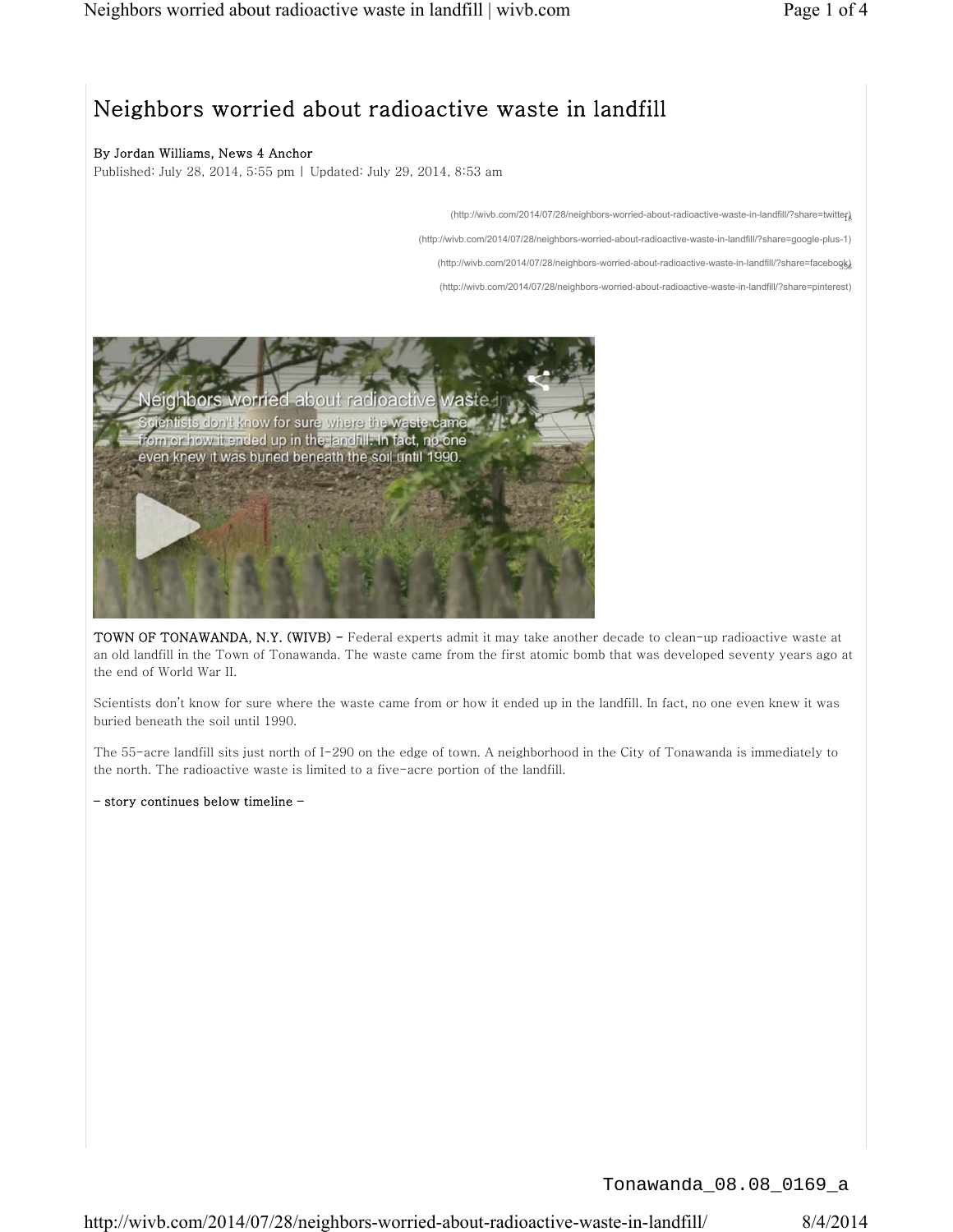| 1930's<br>Town of Tonawanda<br>landfill opens | 1942<br>Manhattan Project work<br>begins | 1962<br>Neighborhood develops<br>near landfill | 1989<br>Landfill closes | 1990<br>First radioacti<br>detected |
|-----------------------------------------------|------------------------------------------|------------------------------------------------|-------------------------|-------------------------------------|

#### The neighborhood next door

**Landfill Timeline**

When Carol and Joe Fillinger built their house on Hackett Drive in 1962, they thought they had found their piece of heaven. "It was nice. The boys would play horseshoes back there and things like that," Carol recalled.

They knew the landfill was there, but had no idea there was any contamination.

The Fillingers even had a garden in their backyard until they found out what was buried feet from their fence. "You wonder how much damage it's done," she said. "You wonder really what you've ingested all these years."

Riverview Elementary is also in the neighborhood.

The Fillinger family is part of a lawsuit with 50 or 60 other individuals filed in 2007 against the town and the company that currently maintains the landfill. The attorney representing them says the suit is moving along slowly; he's still in the factfinding phase of discovery.

#### Contamination discovered

Federal government scientists first found evidence of radioactive waste at the landfill in 1990. Teams from the the U.S. Department of Energy used a gamma-scanning van with radiation detection equipment to survey this and other WNY sites.

During WWII the U.S. Army's Manhattan Engineer District contracted with Linde Air, located about a mile south of the landfill to refine uranium. It's unclear if waste from Linde was what was buried at the landfill, but federal experts say the radioactive elements at the landfill are similar to elements found at other Formerly Utilized Sites Remedial Action Program (FUSRAP) sites.

Carol Fillinger told News 4 Investigates she's watched workers suit up and take samples for years. "They come out in HAZMAT suits and sometimes the cordon off the whole area and decontaminate before they leave. It's kind of scary," she said.

#### Town of Tonawanda leaders call for action

Anthony Caruana, Town of Tonawanda supervisor, said public safety comes first. "We want to make sure that our residents in both the City and Town of Tonawanda and businesses nearby are protected," he said.

Caruana said the town closed the landfill in 1989, and it's up to the U.S. Army Corps of Engineers to clean-up the radioactive waste. "Initially, the Army Corps denied it was theirs until we made them do testing and found out it's the same signature as the other stuff, so it had to be from the same project, the Manhattan Project," he recalled.

Caruana said he cannot quantify the danger for the families who live to the north. "We know [the radioactive waste] is in there, but I don't know what the amount of contaminants that are in there," he said. "That's what we're waiting for them to tell us."